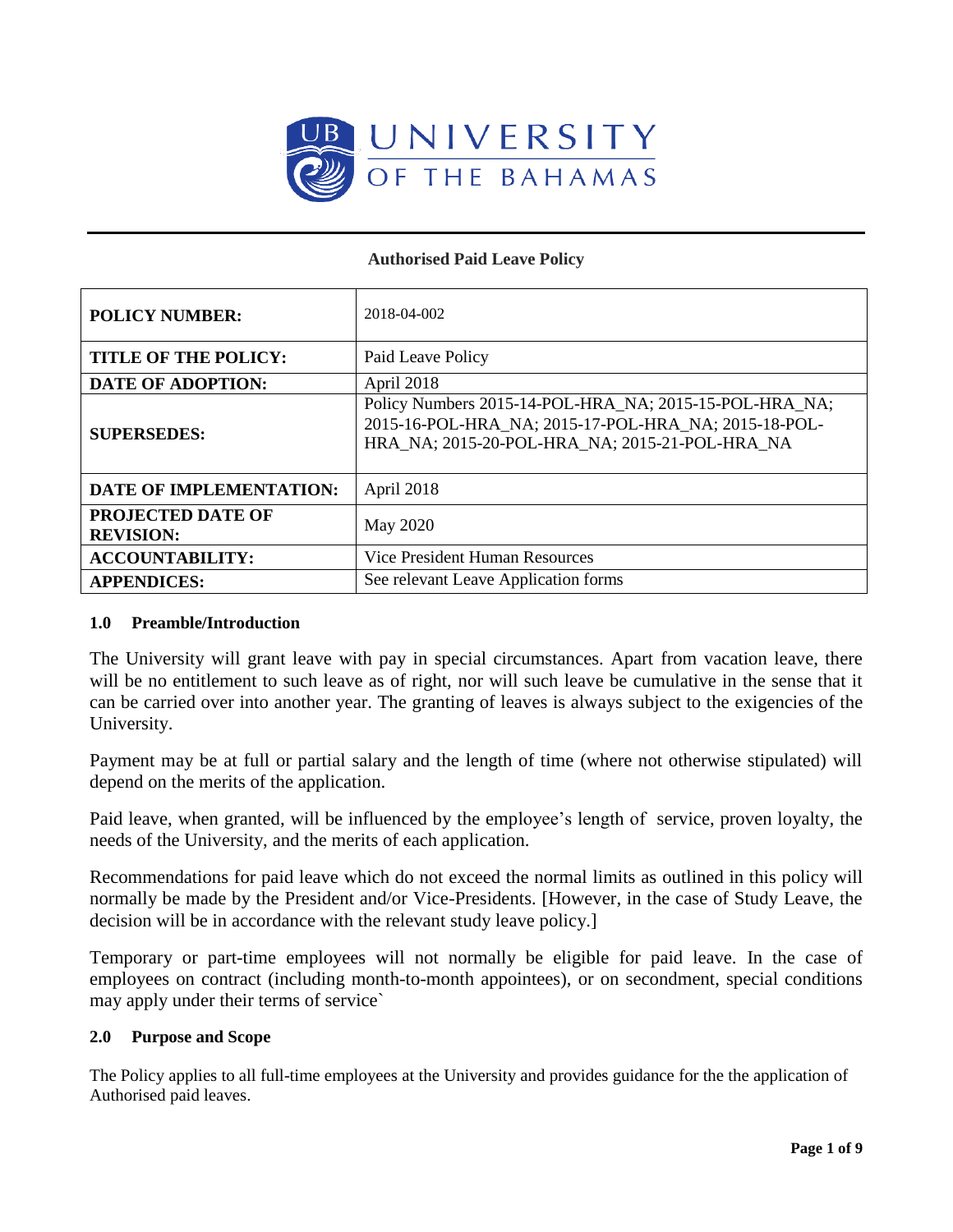# **TYPES OF PAID LEAVE**

### 3.1 Sick Leave

- 3.1.1 The University will grant Sick Leave from time to time when an employee is ill or incapacitated to a degree that he/she is unable to perform his/her duties.
- 3.1.2 For full-time employees such leave shall not exceed twenty-two (22) working days on full pay per calendar year (administrative faculty and staff) and twentytwo (22) working days per academic year (in the case of faculty). Sick leave is non-cumulative.
- 3.1.3 Provided that there is reasonable prospect of eventual recovery, supported by medical certificates, sick leave in excess of twenty-two (22) working days may be granted on full pay to the extent of any full-pay leave due. After the exhaustion, of sick leave, or all full-pay leave due, (including vacation leave) seven-eighths salary may be granted for periods up to an inclusive total of six months' absence from duty. In the event of more than six months' incapacity, sick leave on half pay may be granted up to a maximum of a further six months.
- 3.1.4 Any employee who exhausts his entire eligibility for sick leave on full, seveneighths, and half-pay may be declared by the University as being medically unfit for continued service.
- 3.1.5 An employee who is on extended sick leave may at any time be required by the University to submit himself/herself for medical examination by an approved medical practitioner for the purpose of determining if there is a reasonable prospect of eventual recovery.
- 3.1.6 Where an employee is on extended sick leave at the end of a calendar year, (academic year for faculty), he/she will not be eligible for full pay leave in respect of the ensuing year unless and until he/she returns to active duty.
- 3.1.7 The University shall grant up to two (2) consecutive working days sick leave for permanent employees without requiring the submission of a medical certificate up to an aggregate of eight (8) working days in a calendar or academic year as relevant.
- 3.1.8 The University reserves the right upon giving prior notice, if the circumstances warrant it, to require an employee to produce a medical certificate after repeated absences even if he/she has been absent for less than two (2) days in any one month. Any sick leave granted under this section will be deducted from the total sick leave eligibility, full-pay to be affected first.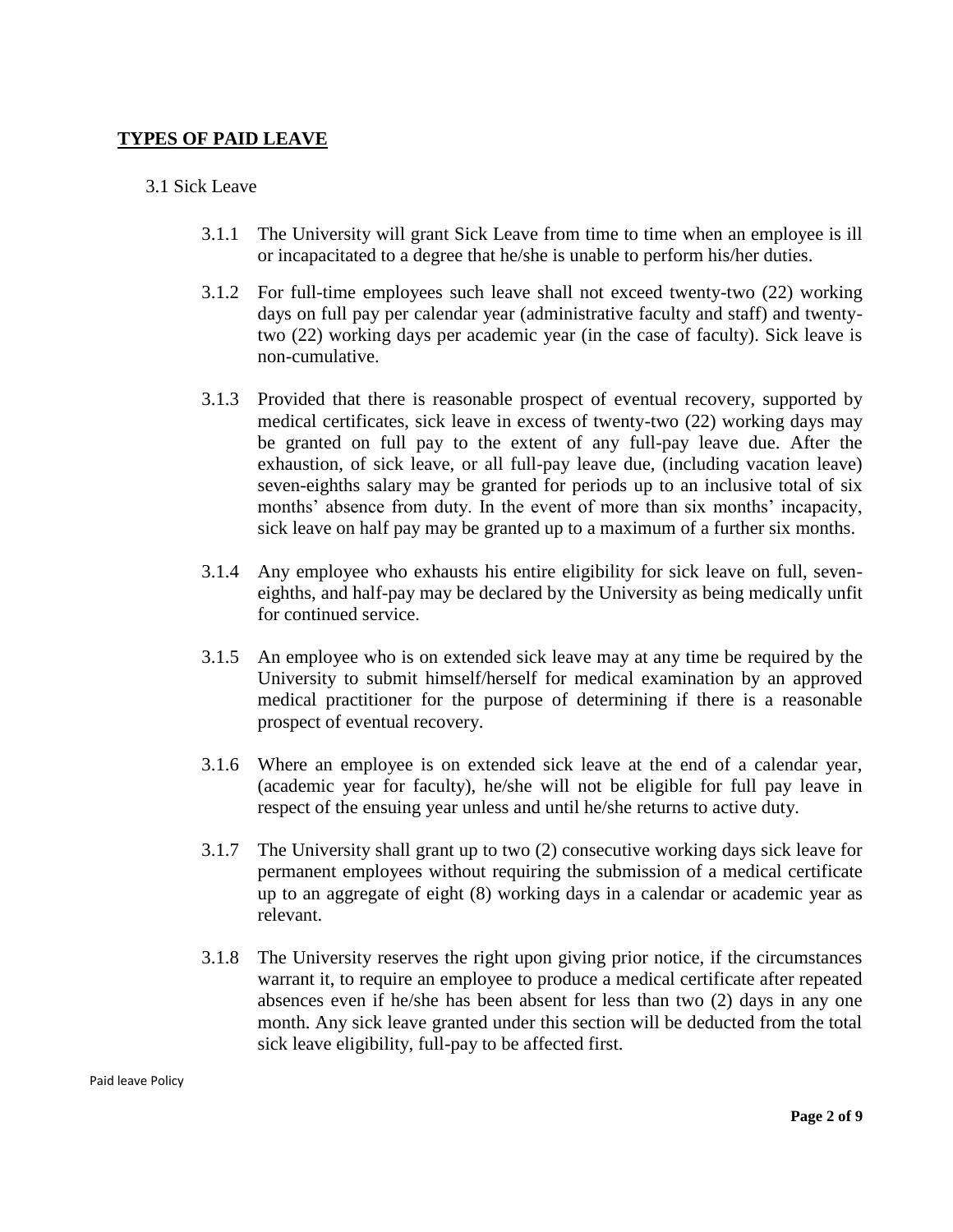- 3.1.9 In the case of Sick Leave extending beyond two (2) consecutive working days in any one month the employee must furnish the University with a statement from his/her physician stating that the employee is medically unfit to perform his normal work duties during the days in question.
- 3.1.10 In cases where the employee is returning from sick leave but must work in a limited capacity, the physician's statement must clearly state the work limitations. No employee will be allowed to resume work until the above requirements are fulfilled.
- 3.1.11 In the case of absence due to illness, the employee must immediately upon his/her return to duty, report to his/her Immediate Supervisor or Unit Head.
- 3.1.12 Where an employee becomes seriously ill and requires more than the maximum sick leave entitlement and where such an employee has not used more than twenty-five percent (25%) of his/her sick leave entitlement over five (5) consecutive years prior to the period or illness, a special extension to the normal sick leave entitlement will be considered in the light of the employee's previous good health. The employee's entire record will be reviewed.

# 3.2 **Industrial Accident**

- 3.2.1 Any absence from duties through injuries sustained on the job where covered by a doctor's certificate, shall not be deducted from the employee's sick leave or vacation entitlement, unless such injuries are intentionally or negligently inflicted.
- 3.2.2 The employee is responsible for reporting immediately, or as soon as is practicable, the reason for his/her absence to his/her Immediate Supervisor or Unit Head. A doctor's certificate indicating that the employee is unable to work must be forwarded immediately by the employee, through the Immediate Supervisor or Unit Head, to the Human Resources Department when an absence extends over the two working days.
- 3.2.3 In any case of absence due to illness, the employee must immediately upon his/her return to duty, report his/her return to his/her Immediate Supervisor or Unit Head.
- 3.2.4 The Human Resources Department will maintain a central record of all absences and will ensure that proper documentation is received.
- 3.2.5 Unless absence from duty through involuntary accident or illness is covered by an acceptable explanation (for a period less than two days), or by admission to

Paid leave Policy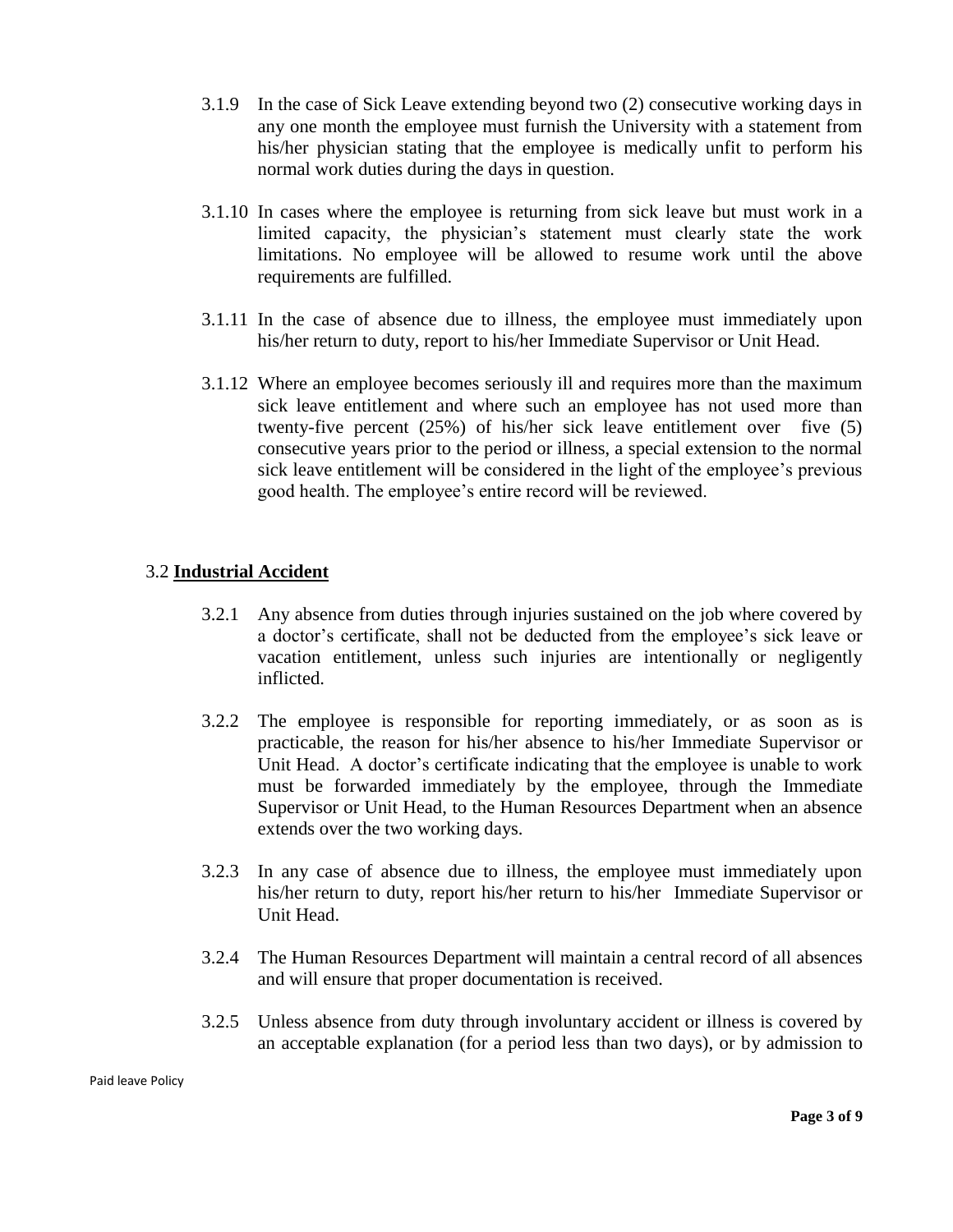hospital, or by an appropriate medical certificate, it will be treated as absence without permission and it will be absence without pay.

# **3.3 Special Leave**

- 3.3.1 At its discretion, the University may grant leave of absence with or without pay in special circumstances, up to ten (10) working days per annum/academic year.
- 3.3.2 Discretionary paid and unpaid leave of absence, when granted, will be based on the employee's length of service, satisfactory performance rating, proven loyalty, and the merits of each application.

# **3.4 Compassionate Leave**

3.4.1 In the death of a family member, the University may grant the employee leave without loss of pay, as follows:

| <b>Familial Relationship</b>                                                                                                                                                                  | Up to a maximum Number of days per<br>annum/academic year |
|-----------------------------------------------------------------------------------------------------------------------------------------------------------------------------------------------|-----------------------------------------------------------|
| parent, grandparent, parent-<br>in-law, foster parent, spouse,<br>life partner, child, son-in-law,<br>daughter-in-law, sibling, legal<br>dependent, or grandchild, step<br>parent, step child | Six (6) days                                              |
| sibling-in-law, uncle, aunt, $\vert$ Four (4) days<br>niece, nephew                                                                                                                           |                                                           |

- 3.4.2 The fact of death in the family as referred to in this clause does not entitle an employee to absence of six (6) or four (4) days with pay, but only for such period aside from the day of the funeral as is necessary to travel to make requisite arrangements. In exceptional circumstances the University may consider extending the maximum leave.
	- 3.4.2.1.1 An additional two (2) days of paid leave may be granted where travel is necessary.
	- 3.4.2.1.2 The Employer reserves the right to request evidence to confirm the relationship to the deceased.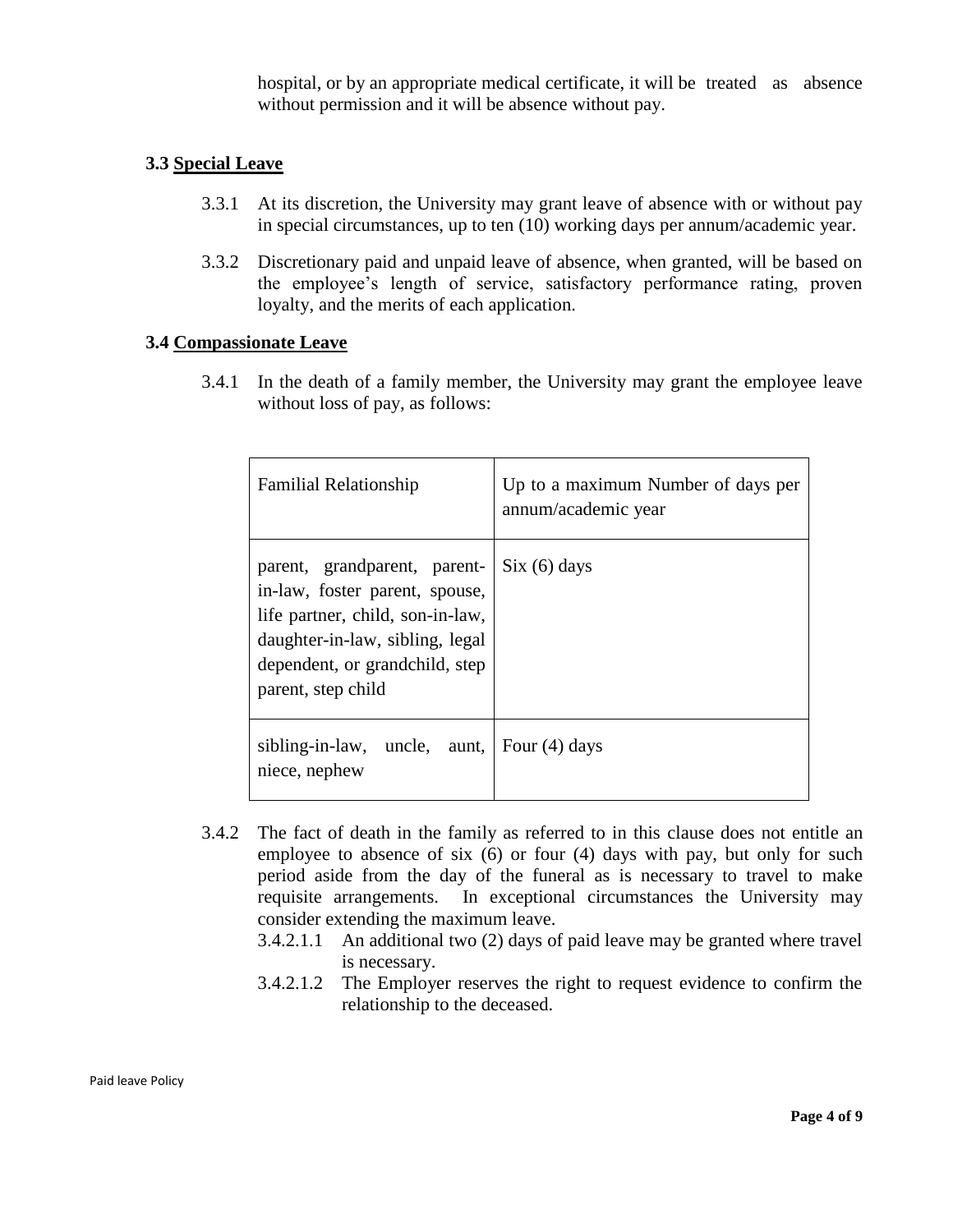### 3.5 **Political Leave**

- 3.5.1 Upon written request, after ratification, an employee may be granted unpaid leave of absence to be a candidate in national elections.
- 3.5.2 Normally, employees shall give at least three-months notice for such leave.
- 3.5.3 An employee may have up to six (6) months of unpaid leave prior to a national election.
- 3.5.4 Any Employee elected or appointed to Parliament may either choose to resign from the University or opt for unpaid leave of absence with no loss of rank/level.
- 3.5.5 The employee who is unsuccessful in his/her bid for election is entitled to assume their position after the election. He/She must resume duties within one (1) month after the election.

# **3.6 Union Leave**

- 3.6.1 The University acknowledges the necessity of providing tangible relief to members of the Union for training, negotiations, and other union related activities to complete their union obligations.
- 3.6.2 Leave for such obligations may be granted for up to fifty (50) working days per annum/academic year, with verification, for the collective use by union members. The number of union members to be released on each occasion is subject to the discretion of the employer, having regard to the requirements of the operation.
- 3.6.3 An employee elected to permanent office in a Union who requires paid leave of absence for the purpose of the Union's business may request such paid leave for a period not exceeding three (3) months in any one year, subject to the demands of the University and the availability of a suitable replacement. The period for which such paid leave is granted may be extended at the University's discretion if the circumstances warrant.
- 3.6.4 An employee elected to an Executive Office in a Union which requires unpaid leave of absence for the purpose of the Union's business shall be granted such leave upon request.
- 3.6.5 Any employee selected as a delegate to any labour or industrial relations activity pertaining to the affairs of the Union necessitating absence from duty may be granted up to a maximum of three (3) months paid leave of absence subject to the demand and requirements of the service.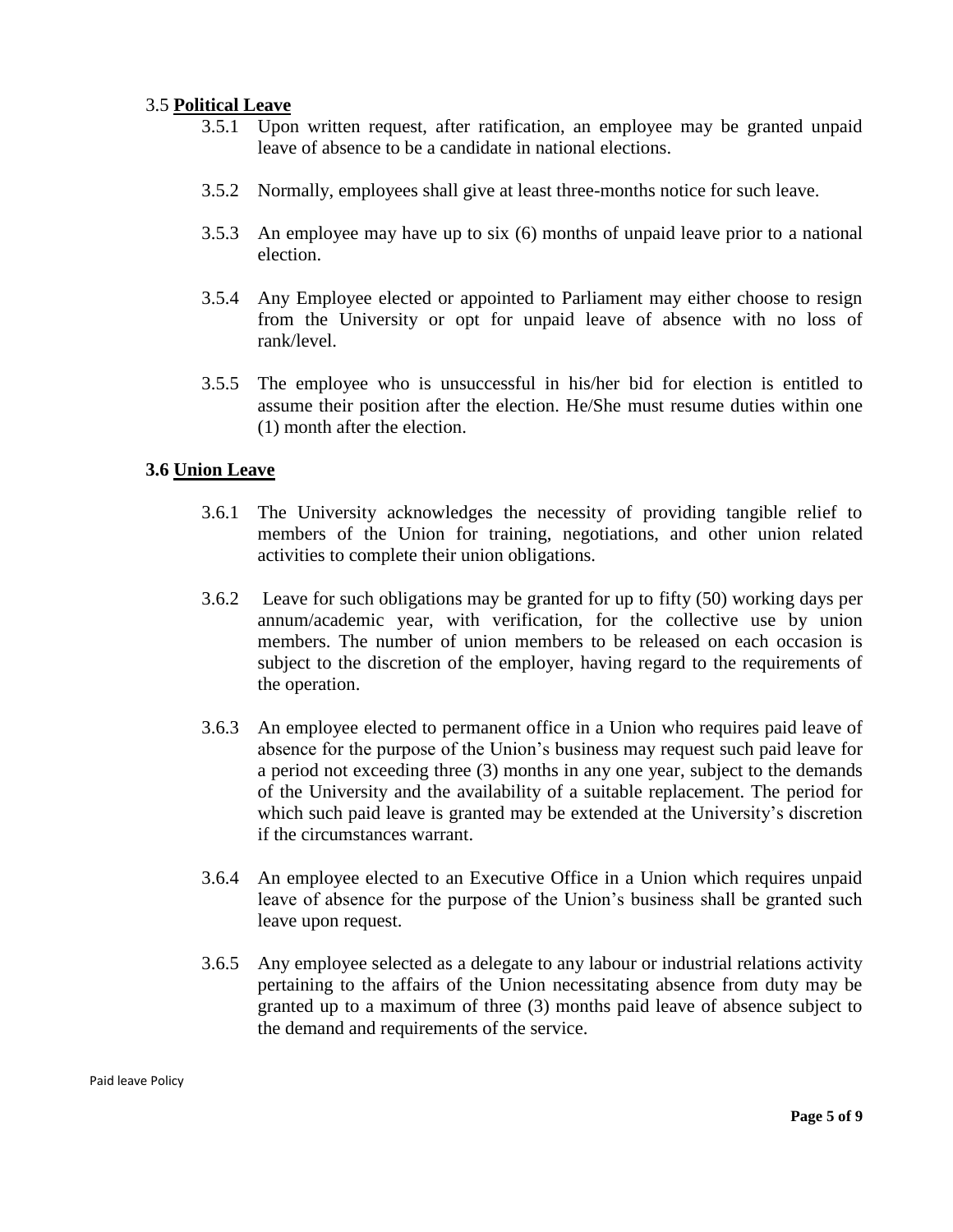- 3.6.6 Any such paid leave of absence will not be granted to more than three employees in a bargaining unit at any one time.
- 3.6.7 Any employee nominated by the Union for educational purposes shall be granted leave of absence for a period of not more than three (3) months. Payment for the leave granted under this section will be at full pay; but only two (2) persons will be allowed off per annum/academic year.
- 3.6.8 Request for leave must be made in writing to the employer at least three (3) months in advance of the effective date of the requested leave.
- 3.6.9 An employee returning to work after the aforesaid paid or unpaid leave granted under this clause shall be:
	- 3.6.9.1 Returned to his/her former position, or in the event the position is no longer available, to a similar position in line with his/her ability and previous experience.
	- 3.6.9.1.1 Returned to the salary level that he/she would have been paid had he/she not been granted such leave of absence.

# 3.7 **Voting Leave**

- 3.7.1 Employees voting in a National Election are entitled to time-off from work with pay for a duration of two (2) hours, in addition to the normal lunch hour.
- 3.7.2 Employees who are members of unions voting in the Union's election are entitled to time-off from work with pay for a duration of two (2) hours, in addition to the normal lunch hour.
- 3.7.3 For scheduling purposes, time off to vote shall be made with the Immediate Supervisor or Unit Head at least two (2) days prior to the Election Day.

# **3.8 Maternity Leave**

- 3.8.1 Female employees are eligible for fourteen (14) weeks paid maternity leave after one (1) year of full time service.
- 3.8.2 No paid maternity leave shall be granted more than once every two (2) years.
- 3.8.3 Where an employee has exhausted all Maternity leave, she may qualify for sick leave or unpaid leave, provided a medical report is presented, indicating that the employee is unfit for work.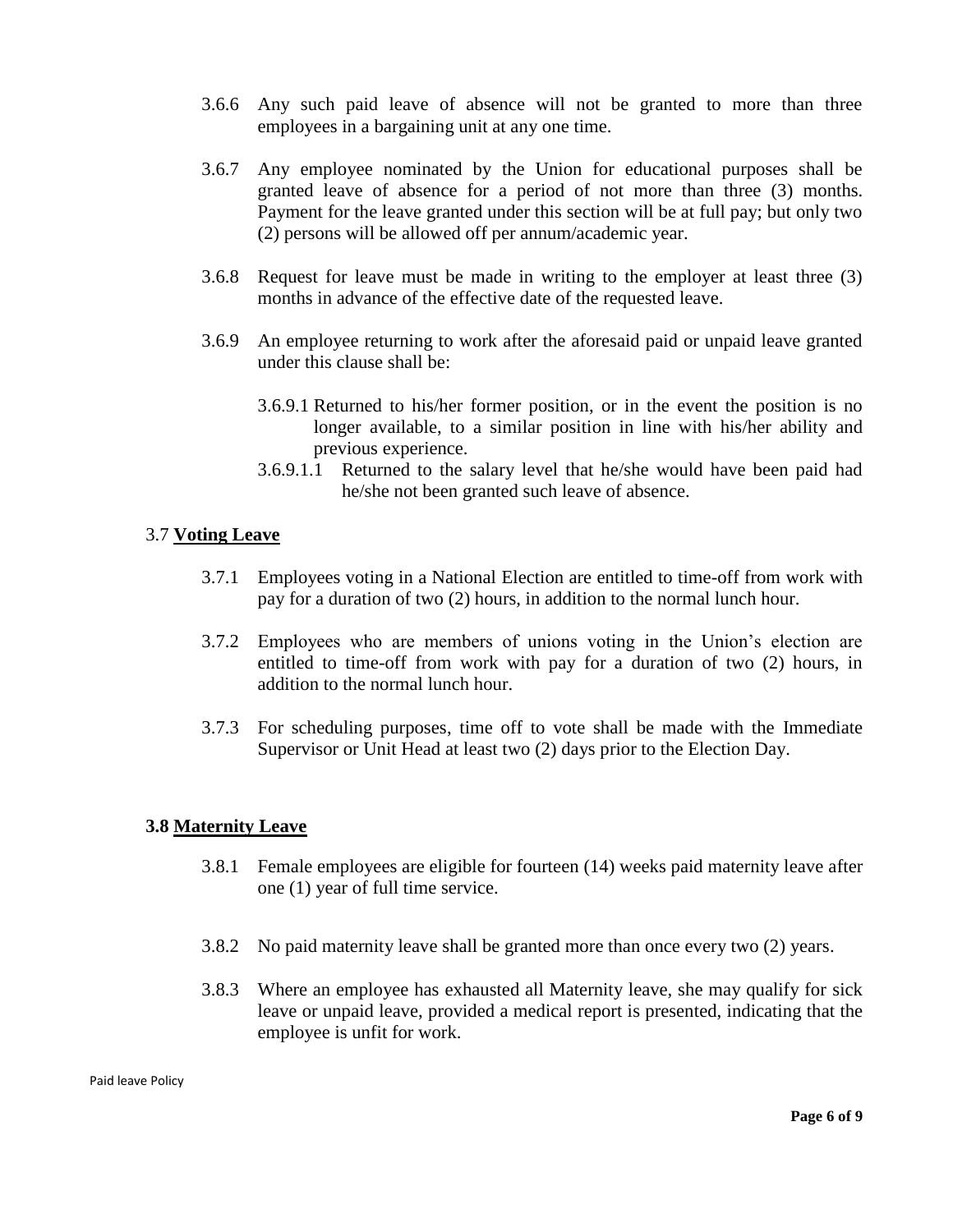- 3.8.4 Temporary, part-time and contract staff and faculty (excluding month-to-month appointees) will not normally be eligible for paid maternity leave.
- 3.8.5 Shift employees may be allowed to work days only, during the last two (2) months before commencing leave and first two (2) months upon return to work.
- 3.8.6 Increments and performance evaluations shall not be adversely affected by maternity leave.
- 3.8.7 An employee returning from Maternity Leave shall have the same job classification that she had prior to Maternity Leave unless otherwise agreed by the employee with the Immediate Supervisor or Unit Head.
- 3.8.8 Employees on Maternity Leave shall be paid in accordance with the provisions of the National Insurance Act.
- 3.8.9 For full-time employees, the following procedures will apply:
	- 3.8.9.1 Employees shall submit to the Human Resources Department through Immediate Supervisor/Unit Head written notices of the date of the expected confinement as soon as pregnancy is confirmed.
	- 3.8.9.2 Employees shall also submit at this time an application of maternity leave along with a doctor's statement confirming the expected date of confinement.
	- 3.8.9.3 At the end of the approved leave, a medical certificate of fitness shall be submitted by the employee to the Human Resources Department. If this certificate states unfitness to resume service, the employee shall be eligible for sick leave entitlement or unpaid leave.
	- 3.8.9.4 In the event of complications or illness occurring any time prior to the expected date of delivery, the employee shall submit a medical certificate, together with an application for maternity leave if this is relevant.
	- 3.8.9.5 Although accrued vacation may be taken along with maternity leave, no sick leave entitlement will be added.

# **3.9 Paternity Leave**

3.9.1 All male employees shall be eligible for a continuous period of four (4) weeks of paid Paternity Leave after one (1) year of full-time service.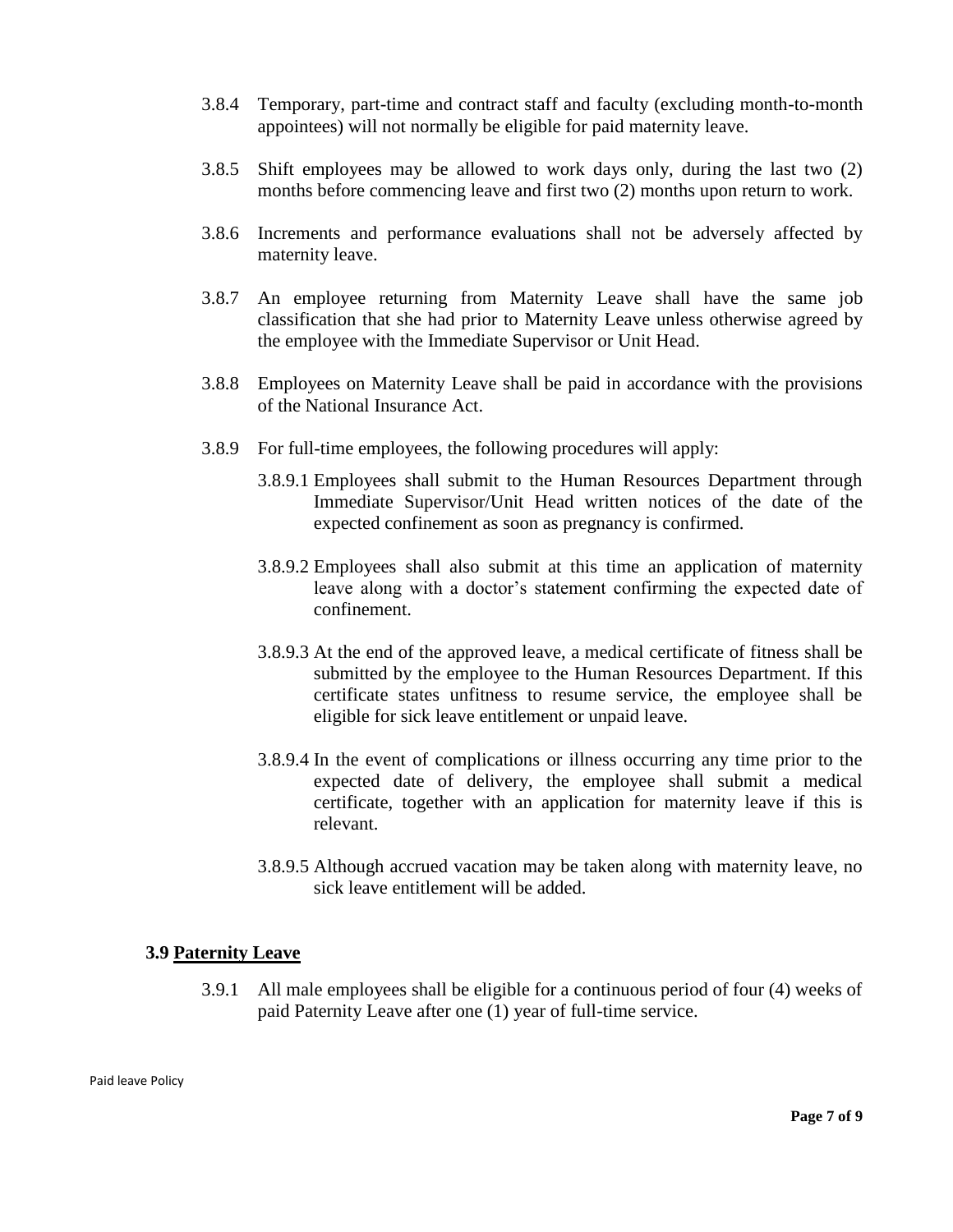- 3.9.2 If additional time is required beyond the four (4) weeks paid leave, vacation, special or unpaid leave may be considered.
- 3.9.3 Normally, Paternity Leave at full pay shall not be granted more than once every two (2) years.
- 3.9.4 To claim full benefits, employees shall submit to the Human Resources Department through their Immediate Supervisor or Unit Head:
	- 3.9.4.1 A letter requesting Paternity Leave acknowledging paternity.
	- 3.9.4.2 A Medical Practitioner's report confirming the pregnancy and the expected date of birth.
	- 3.9.4.3 After the birth of the child, the employee shall forward a copy of the birth certificate to the Human Resources Department.

# **3.10 Adoption Leave**

- 3.10.1 Employees are eligible for paid adoption leave after one (1) year (12 months) of full-time service. Documentation providing evidence of the adoption should accompany the application for the Leave.
- 3.10.2 Normally, Adoption Leave at full pay will not be granted more than once every two (2) years. However, employees with eight (8) or more years of service who have not previously been granted paid adoption leave may be considered for Adoption Leave at full pay once every three (3) years.
- 3.10.3 Employees who adopt a child are entitled to six (6) weeks of Adoption Leave.

# **3.11 Casual Leave**

- 3.11.1 Employees who are not eligible for overtime pay may, subject to the exigencies of the University, be granted Casual Leave at the discretion of the President or respective Vice-President.
- 3.11.2 Casual Leave may not be added to Vacation, Sick Leave or Compassionate Leave.
- 3.11.3 Normally Casual Leave will not extend beyond three (3) days, in any one month up to a maximum of 12 days in any one calendar/academic year and shall not include weekends.
- 3.11.4 Application must be made on the approved form through the employee's Immediate Supervisor or Unit Head.